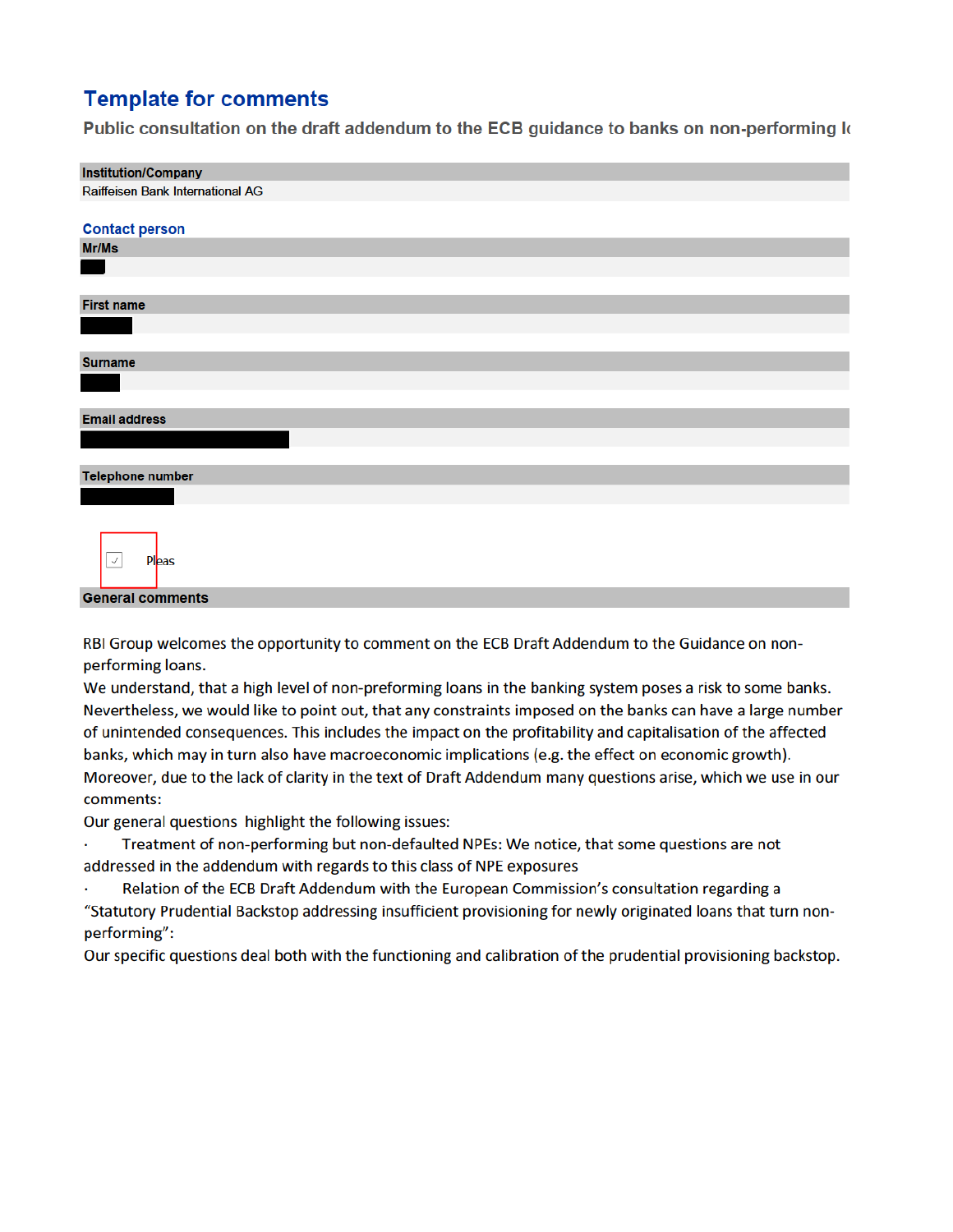## **Template for comments**

**Public consultation on the draft addendum to the ECB guidance to banks on non-performing loans**

- 
- 
- Please enter all your feedback in this list.<br>When entering feedback, please make sure that:<br>- each comment deals with a single issue only;<br>you indicate the relevant atticle/chapter/paragraph, where appropriate;<br>- you indic

| Deadline:      |                        | 8 December 2017 |      |                    |                                                                                                                                                                                                                                                                                                                                                                                                                                                                                                                                                                                                                                                                                                                                                                                                                                                                                            |                                                                                      |                             |                      |
|----------------|------------------------|-----------------|------|--------------------|--------------------------------------------------------------------------------------------------------------------------------------------------------------------------------------------------------------------------------------------------------------------------------------------------------------------------------------------------------------------------------------------------------------------------------------------------------------------------------------------------------------------------------------------------------------------------------------------------------------------------------------------------------------------------------------------------------------------------------------------------------------------------------------------------------------------------------------------------------------------------------------------|--------------------------------------------------------------------------------------|-----------------------------|----------------------|
| ID             | <b>Chapter</b>         | Paragraph       | Page | Type of<br>comment | <b>Detailed comment</b>                                                                                                                                                                                                                                                                                                                                                                                                                                                                                                                                                                                                                                                                                                                                                                                                                                                                    | Concise statement as to why your<br>comment should be taken on board                 | <b>Name of</b><br>commenter | <b>Personal data</b> |
|                | 2 - General<br>Concept | 2.1             | 3    | Clarification      | General question regarding the Treatment of non-<br>performing but non-defaulted NPEs:<br>.What will be the treatment / calculation for off Balance<br>Sheet items like "Per-formance guarantees" (e.g.<br>exposure towards construction companies) when there is<br>no reason to call the guarantee; i.e. no performance<br>basis to call the guarantee?                                                                                                                                                                                                                                                                                                                                                                                                                                                                                                                                  | Treatment of non-performing but non-<br>defaulted NPEs is not clear                  |                             | Don't publish        |
|                | 2 - General<br>Concept | 2.1             | 3    | Clarification      | General question regarding the Treatment of non-<br>performing but non-defaulted NPEs:<br>How shall we ensure sufficient provisions for non-<br>performing non-defaulted exposures?<br>. What will be the treatment of NPEs that are non-<br>performing, but non-defaulted (i.e. still "going concern")?<br>New Addendum to Guidance does not address going<br>concern NPEs (non-performing but non-defaulted loans),<br>and does not take into account any expected recovery<br>from their operational income, as the vintage logic is built<br>on NPE start date and it is not built on gone concern or<br>legal enforcement start date (non-performing defaulted<br>loans)?<br>. Will there be any changes on provisioning rules<br>(e.g. after 2 years of "going concern" and no cash flow is<br>received, will it still be viewed as "going concern" or<br>rather as "gone concern")? | Treatment of non-performing but non-<br>defaulted NPEs is not clear                  |                             | Don't publish        |
| 3              | 2 - General<br>Concept | 2.1             | 3    | Clarification      | General question regarding the Treatment of non-<br>performing but non-defaulted NPEs:<br>. How can a collateral be treated ineffective if the<br>customer was still operating and no enforcement had<br>started (as in case with non-performing but non-<br>defaulted loans)?                                                                                                                                                                                                                                                                                                                                                                                                                                                                                                                                                                                                             | Treatment of non-performing but non-<br>defaulted NPEs is not clear                  |                             | Don't publish        |
| $\overline{4}$ | 2 - General<br>Concept | 2.1             | 3    | Clarification      | General question regarding the Treatment of non-<br>performing but non-defaulted NPEs:<br>How can it be ensured that banks will not stop<br>implementing viable forbear-ance solutions? The<br>guidance only addresses simple restructurings and<br>liquidation procedures. Complex restructurings which<br>involve often several banks can be time consuming and<br>are punished by the propose addendum. This can have<br>negative consequences on the whole economy if banks<br>have no incentive to bring problematic loans of operating<br>companies to life again.                                                                                                                                                                                                                                                                                                                   | Treatment of non-performing but non-<br>defaulted NPEs is not clear                  |                             | Don't publish        |
| 5              | 2 - General<br>Concept | 2.1             | 3    | Clarification      | General question regarding the Treatment of non-<br>performing but non-defaulted NPEs:<br>The 'comply or explain' criteria for the backstop have to<br>be described more precisely. Ex post rejection of<br>explanations for large cases are very sensitive, therefore<br>the criteria have to be clear. In our opinion a) minimum<br>criteria to see a company as going concern b)<br>implementation and monitoring (probation period) of<br>viable forbearance solutions c) proof of regular future<br>payments from credit protection according to a schedule<br>would be examples which should also be taken into<br>consideration as potential 'explanations'.                                                                                                                                                                                                                        | Treatment of non-performing but non-<br>defaulted NPEs is not clear                  |                             | Don't publish        |
| $\,6\,$        | 2 - General<br>Concept | 2.1             | 3    | Clarification      | General question regarding the Retail portfolio:<br>. How will the prudential provision backstop be<br>calculated for Retail segment: based on products or<br>single exposures?                                                                                                                                                                                                                                                                                                                                                                                                                                                                                                                                                                                                                                                                                                            | Calculation of the prudential provision<br>backstop for Retail segment is not clear. |                             | Don't publish        |